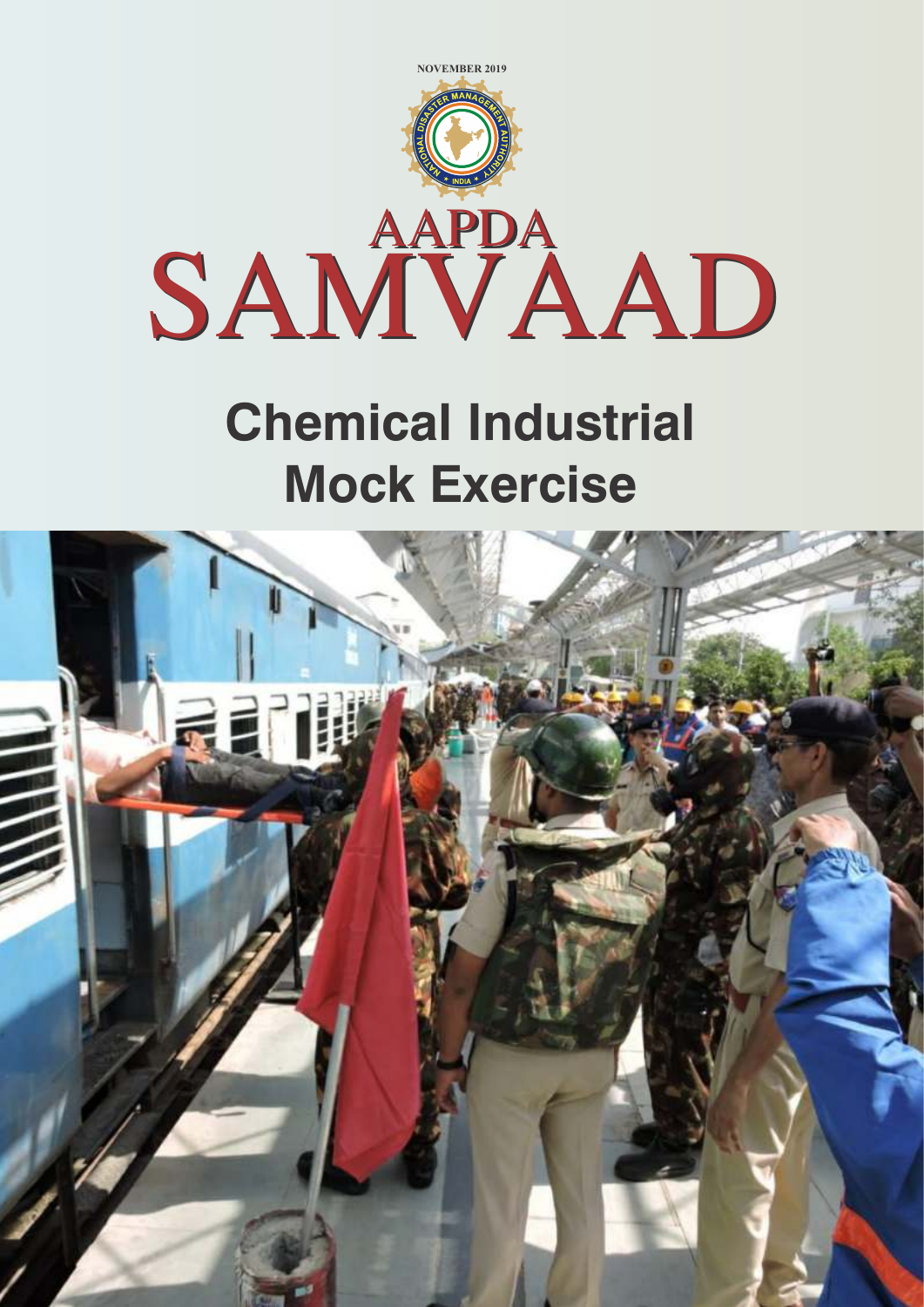#### IN THE NEWS



#### **Chinese Delegation visits NDMA**

Ahigh-level eight-member delegation from China led by Mr. Zheng Guoguang, Vice Minister, Ministry of Emergency Management (MEM) and Administrator of China Earthquake Administration (CEA), visited NDMA on November 9, 2019. The discussions explored ways to further the cooperation in the field of emergency management between the two countries. NDMA suggested that the Nepal Government

NDMAmade a presentation on the global trends in disasters, India's institutional mechanism for DRR and the functioning of the Authority. The presentation also covered the various projects being implemented by NDMA with effective community participation such as the National Cyclone Risk Mitigation Project (NCRMP), National School Safety Programme (NSSP) and other Capacity Building projects.

NDMA also made a presentation on the Coalition for Disaster Resilient Infrastructure (CDRI), which was launched by the Hon'ble Prime Minister of India at UN Climate Action Summit in September 2019.

Mr. Guoguang provided a detailed profile of natural calamities faced by China and existing institutional arrangements for Disaster Management in the country. He also informed about the various projects being undertaken by China for effective preparedness and strengthened response to disasters.

#### **Nepalese Delegation visits NDMA**

A 20-member Nepalese delegation visited NDMA on November 15, 2019, with an aim to share crosscountry experiences, institutional arrangements and best practices in areas of reconstruction and recovery, and to further explore the areas of cooperation in the field of disaster management.

To set the tone of the interaction, NDMA made a presentation outlining the global trends in disasters, the institutional mechanism for DRR in India and the functioning of the Authority.

The delegation appreciated the efforts of



Government of India in providing support for postearthquake reconstruction of houses in Gorkha district of Nepal. Under the GoI-UNDP Owner Driven Reconstruction Collaborative of India (ODRC), local community members are involved in the construction process so as to built a culture of safety with greater ownership of villagers in the reconstruction process.

could consider involving Non Government Organisations in the reconstruction process and adapt owner driven construction for ensuring community participation. Restoring/generating livelihood was emphasised upon as an important area of concern.

#### **Bhutanese Delegation visits NDMA**

A 15-member Bhutanese delegation visited NDMAon November 18, 2019, with an aim to share cross-country experiences, institutional arrangements and the role of media during various phases of disasters.

Discussions were held on the role of print and electronic media in Information, Education and Communication. NDMA's initiatives for effective awareness generation through various social media platforms and digital newsletter "Aapda Samvaad" that publish success stories, expert interviews and best practices were showcased.

The need to take up holistic measures to reduce

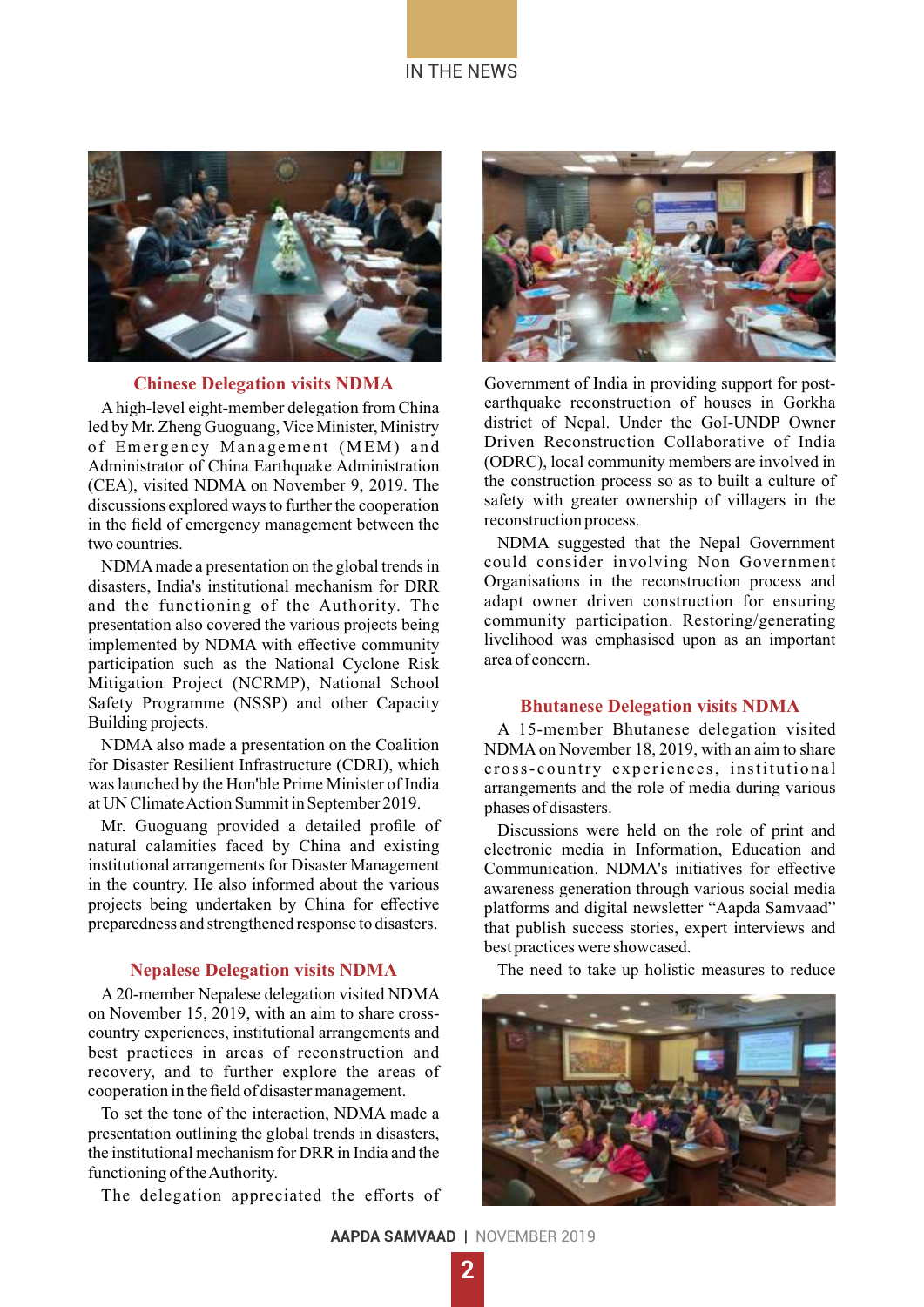

disaster risks and blending traditional cultural architecture with modern technology were discussed.

Both India and Bhutan are highly vulnerable to earthquakes and other common hazards like Glacial Lake Outburst Floods, Landslides, etc., and they have a cooperation agreement on Disaster Management as member countries of South Asian Association for Regional Cooperation.

#### **Vietnamese Delegation visits NDMA**



An eight-member Vietnamese delegation visited NDMA on November 22, 2019, with an aim to discuss institutional arrangements and best practices, and explore further areas of cooperation in the field of disaster management.

Preparedness for non-seasonal hazards such as earthquakes and CBRN (Chemical, Biological, Radiological and Nuclear) disasters, institutional and financial arrangements for disaster preparedness, response and relief, and restoring livelihoods were discussed.

#### **ToT programme on MRDS**

NDMA has been running a pilot project on radiological emergency management and Mobile Radiation Detection System under which police personnel are being equipped and trained on management of radiological emergencies. Under



this project, a two-week training of trainers programme was conducted from November 4-16, 2019 at the National Disaster Response Force (NDRF) 5th Battallion location near Pune. The programme was inaugurated by Dr. D.N Sharma, Member, NDMA.

Thirty six police personnel from 14 States/UTs and a few NDRF personnel participated in the programme. The participants were requested to take the programme forward by training their colleagues for effective implementation of the programme.

#### **Training programme for CBRN emergencies**

NDMA conducted a basic five-day training training programme at the Kolkata Port Trust from November 18-22, 2019. The programme was aimed at enhancing the preparedness of Seaport Emergency Handlers (SpEHs) to respond to CBRN emergencies at the seaports.

CBRN emergencies pertain to threats emanating due to Chemical, Biological, Radiological and Nuclear material.



The training programme was conducted in collaboration with the Indian Port Association and Institute of Nuclear Medicine & Allied Sciences (INMAS).

The programme consisted of lectures as well as field training, including live demonstrations of detection and decontamination including use of Personal Protective Equipment (PPE). Besides equipping the SpEHs to handle CBRN emergencies, the training programme also enabled them to provide medical first aid and initial psycho-social support.

Experts from domain departments such as Department of Atomic Energy (DAE), National Institute of Mental Health & Neuro Sciences (NIMHANS) and National Disaster Response Force (NDRF) trained the participants.

Participants representing various agencies responsible for operation and maintenance of the

**AAPDA SAMVAAD** | NOVEMBER 2019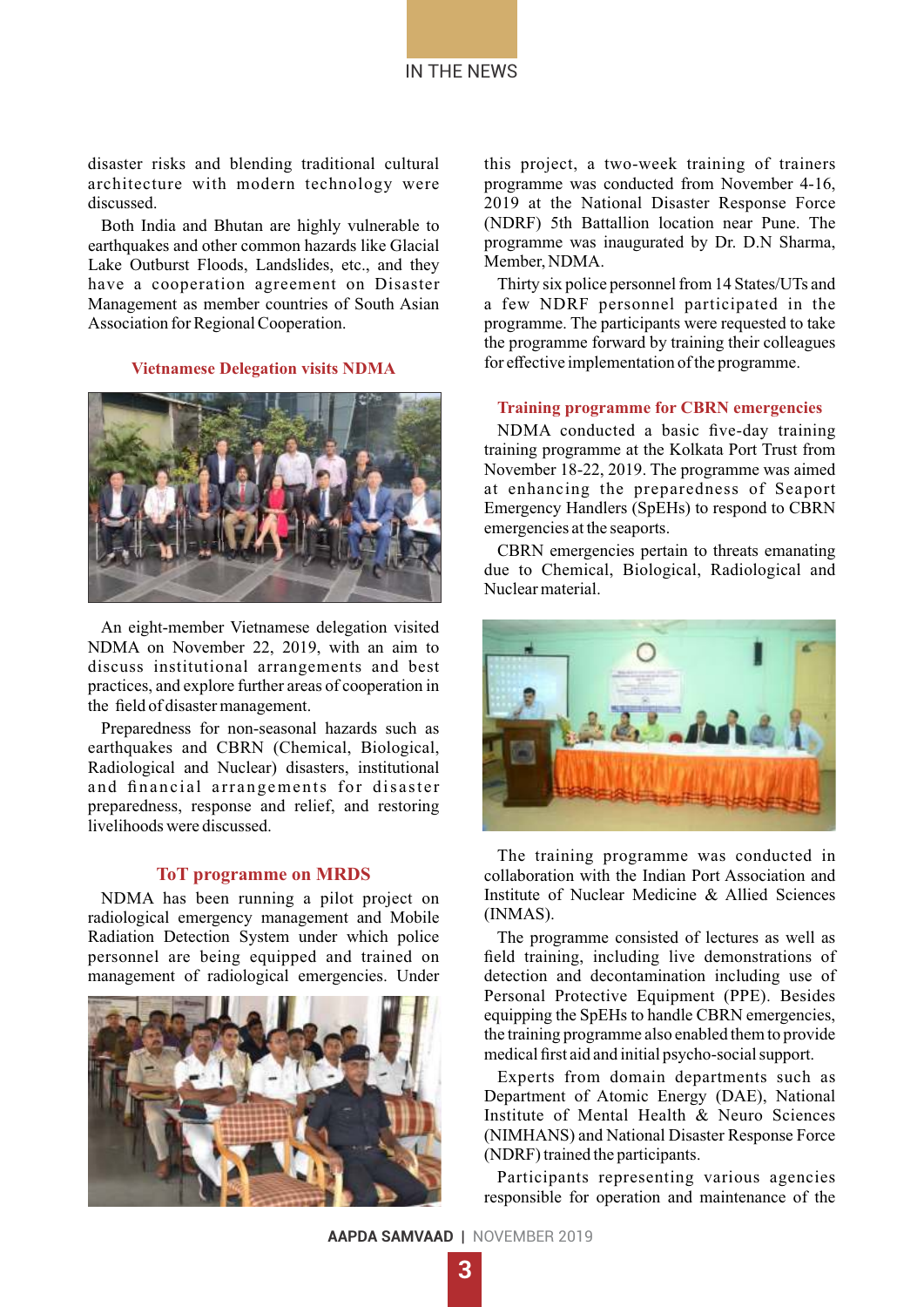

seaport were trained on various aspects of CBRN emergencies. Working level staff were sensitized on the subject in a half-day module.

This is the eighth in a series of such programmes being conducted at seaports across the country to enable SpEHs to respond suitably till the arrival of specialised response teams.

#### **Earthquake Mock Exercise in Tripura**

NDMA in collaboration with the Government of Tripura conducted a mock exercise on earthquake preparedness on November 28, 2019. The exercise helped participating agencies and stakeholders in evaluating the effectiveness of their disaster response plans.



In the run-up to the mock exercise, a coordination and orientation conference and the table-top exercise was held on November 27 with all the districts through videoconferencing for working out the detailed modalities and preparations required for the exercise.

This exercise is significant as Tripura falls under seismic vulnerability zone V.

#### **Meeting on museums and cultural heritage issues**

NDMA held a meeting with representatives of National Mission of Manuscripts, National Museum, National Archives of India and Archaeological Survey of India on October 24, 2019, to take stock of the progress on decisions taken in the NDMA's meeting in October 2018 concerning museums and cultural heritage issues under the chairmanship of the Hon'ble Prime Minister. Earlier, a meeting was held in this regard in August 2019.

It was decided that the National Museum will prepare a draft Disaster Management Plan for the Museum, which will serve as a model for preparation of DMP for other museums. The NMM will give



monthly progress report on documentation of manuscripts and trainings/ workshops/ seminars held in this regard. The ASI shall prepare DMP for at least 4 protected monuments.

#### **Meeting on domestic support for disaster relief guidelines**

NDMA conducted a meeting of the expert committee for formulating policy guidelines on channelising domestic support/assistance for disaster relief and recovery on October 22, 2019.

NDMA clarified that the provisions of Chief Minister's Relief Fund (CMRF) and Prime Minister's National Relief Fund (PMNRF) exist for providing relief to disaster victims. However, alternatives other than the existing provisions need to be discussed by the Committee. Representatives of various State Governments, Central Ministries and NGOs offered their views in the matter.

Issues to be addressed in the draft Standard Operating Procedure (SOP) were identified such as provision for receiving online voluntary donations by SDMA/ Relief Commissioners from individuals/ organizations, providing relief to family members of missing persons, clear communication strategy for management of relief work and utilising social media for disseminating information to the voluntary organizations and victims of disasters, among others.

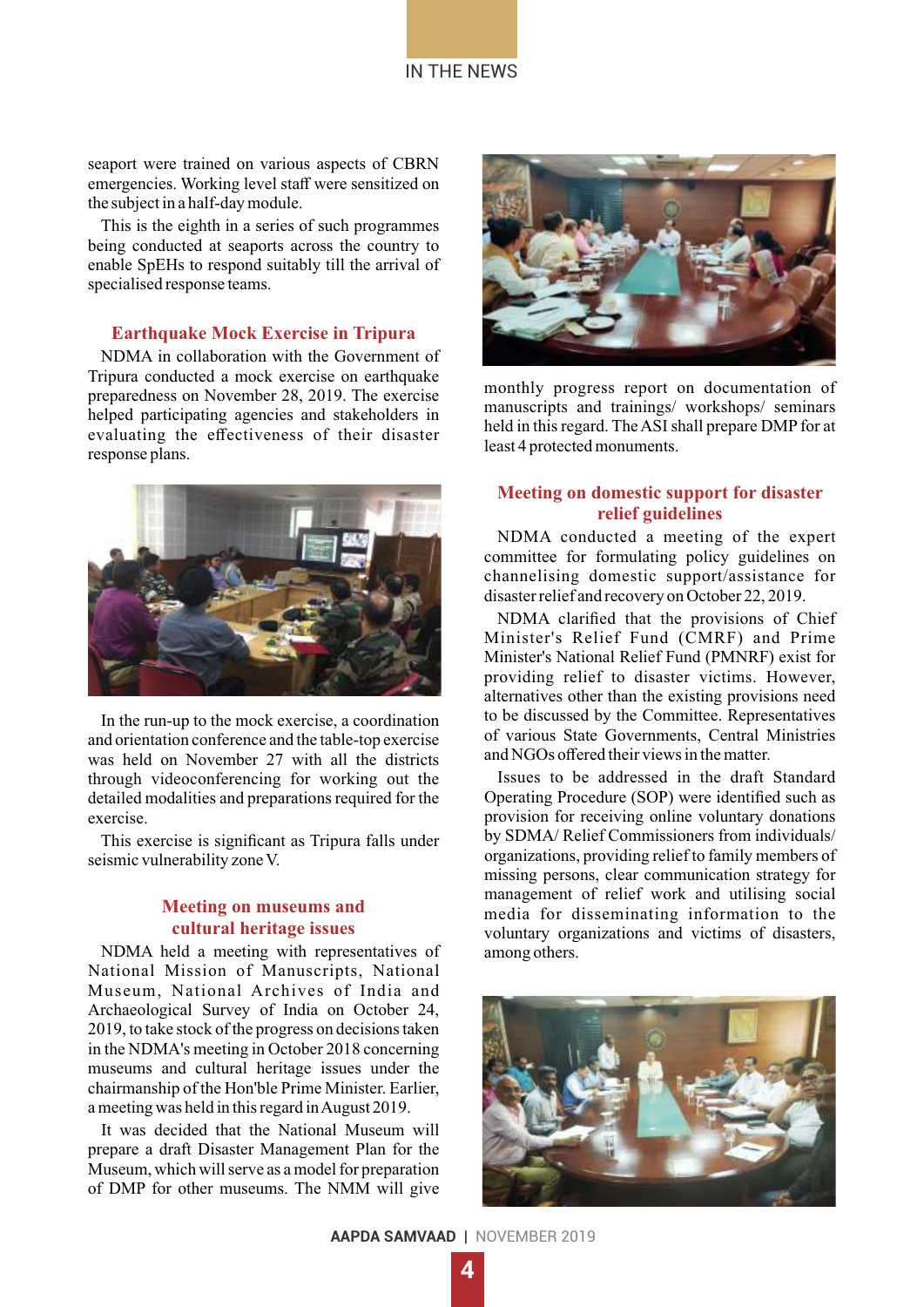IN FOCUS

# Workshop on Reservoir Management

very time a major flood makes headlines,<br>a reservoir also makes it under the spotlight. This is because reservoirs are one of the most important structural measures for reducing the impact of floods, and their well thoughtout operationalization is a pre-requisite to minimizing the frequency, duration and impact of floods in downstream areas.

and another few hundred under construction. In addition, there are several thousand smaller dams. These dams are vital for ensuring water security in the country; and meeting irrigation, hydropower generation and other water needs of communities living in their vicinity.

Moreover, there have been instances of unregulated release of water from the reservoirs India has more than 5,000 large dams in operation resulting in an increase in the impact of flood events

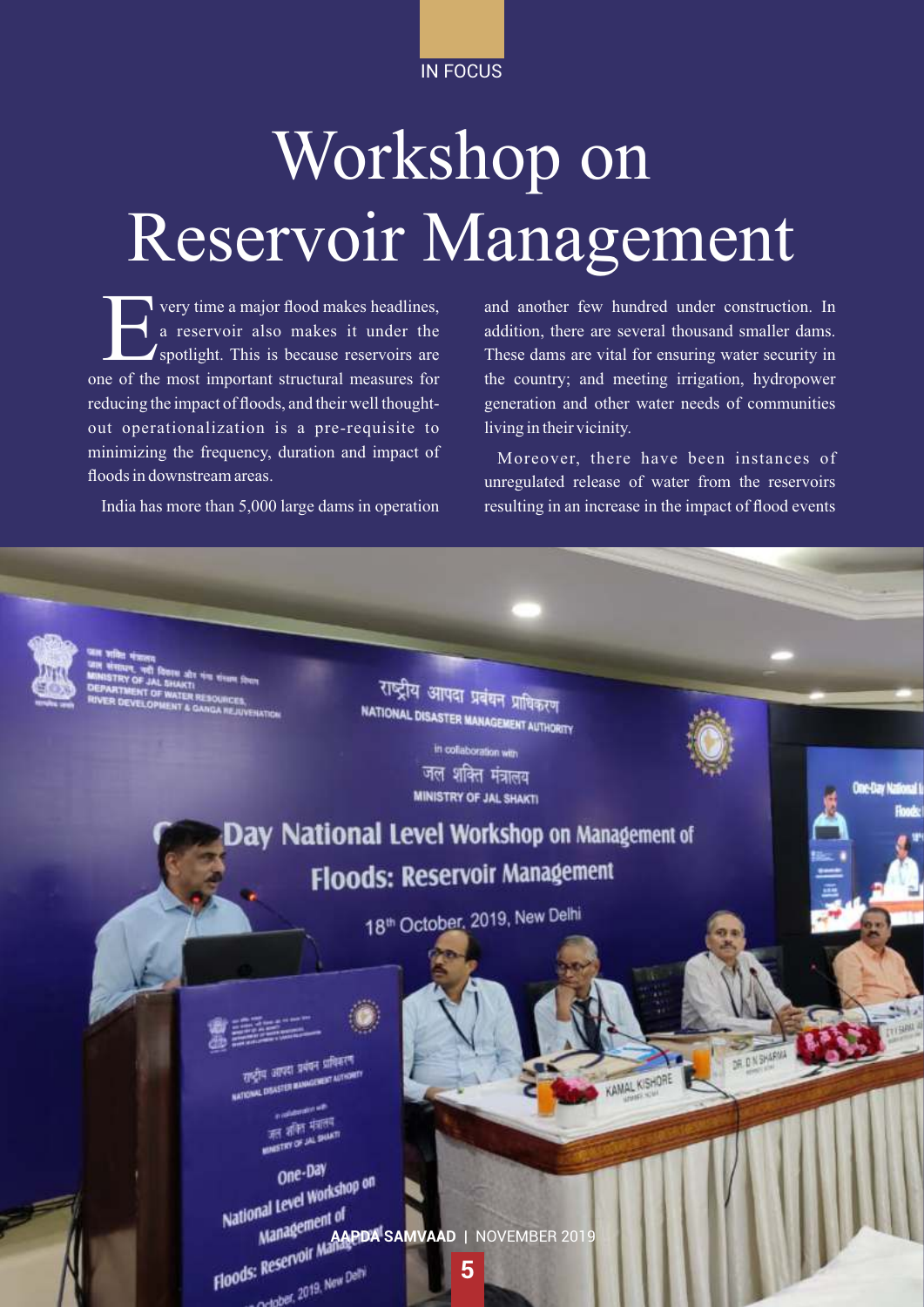



(Kerala 2018 and Madhya Pradesh 2019). In June 2014, sudden water release from Larji Hydroelectric dam in Mandi, Himachal Pradesh, resulted in the death of several tourists.

Reservoirs may not offer absolute flood protection and embankments along the downstream river are often required as a supplementary measure to contain the residual floods. However, they are an important component in flood management and also ensure optimum utilization of water resources. Reservoir Management thus constitutes a major responsibility in terms of asset management and safety.

National Disaster Management Authority (NDMA) in collaboration with Ministry of Jal Shakti conducted a national-level workshop on the Management of Floods: Reservoir Management, in New Delhi on October 18, 2019.

To set the tone of the workshop, NDMA made a presentation highlighting the progress made so far, key issues and challenges, and the way forward for improving our management of reservoirs for better flood control.

Speaking on the occasion, Shri G. V. V. Sarma, Member Secretary, NDMA, referred to NDMA Guidelines of 2008 and 2010, which elaborated a number of action points by various agencies and State governments. He urged all stakeholder agencies and State governments to coordinate their efforts towards improved reservoir management in the country. "There is a need for better flood response and preparedness in terms of overall coordination among all stakeholder agencies," he said.

Shri Upendra Prasad Singh, Secretary, Department of Water Resources, River Development and Ganga Rejuvenation emphasized the need for judicious operationalization of dams by State authorities based on the data provided by India Meteorological Department (IMD) and Central Water Commission (CWC). "There is a need to revisit our policies as the changing climate has posed new challenges," he said. He also stressed the need to have proper dissemination of flood-related alerts and transparency in reservoir operations.

Stakeholders discussed a range of issues pertaining to better management of reservoirs and the role of rainfall prediction, flood forecasting and early warning and wide dissemination of advisories and alerts. The need to manage gaps in reservoir operations and to remove encroachments on flood plains were also highlighted. State governments presented case studies on the management of dams.

It was decided to work towards an operational mechanism that would ensure timely exchange of information among all stakeholders so that reservoir operation during floods can be better regulated, based on advanced forecasting techniques.

NDMA Members and officials, senior officials from IMD, CWC, National Remote Sensing Centre (NRSC), National Disaster Response Force (NDRF), representatives of State Governments and representatives of the civil society participated in the event.•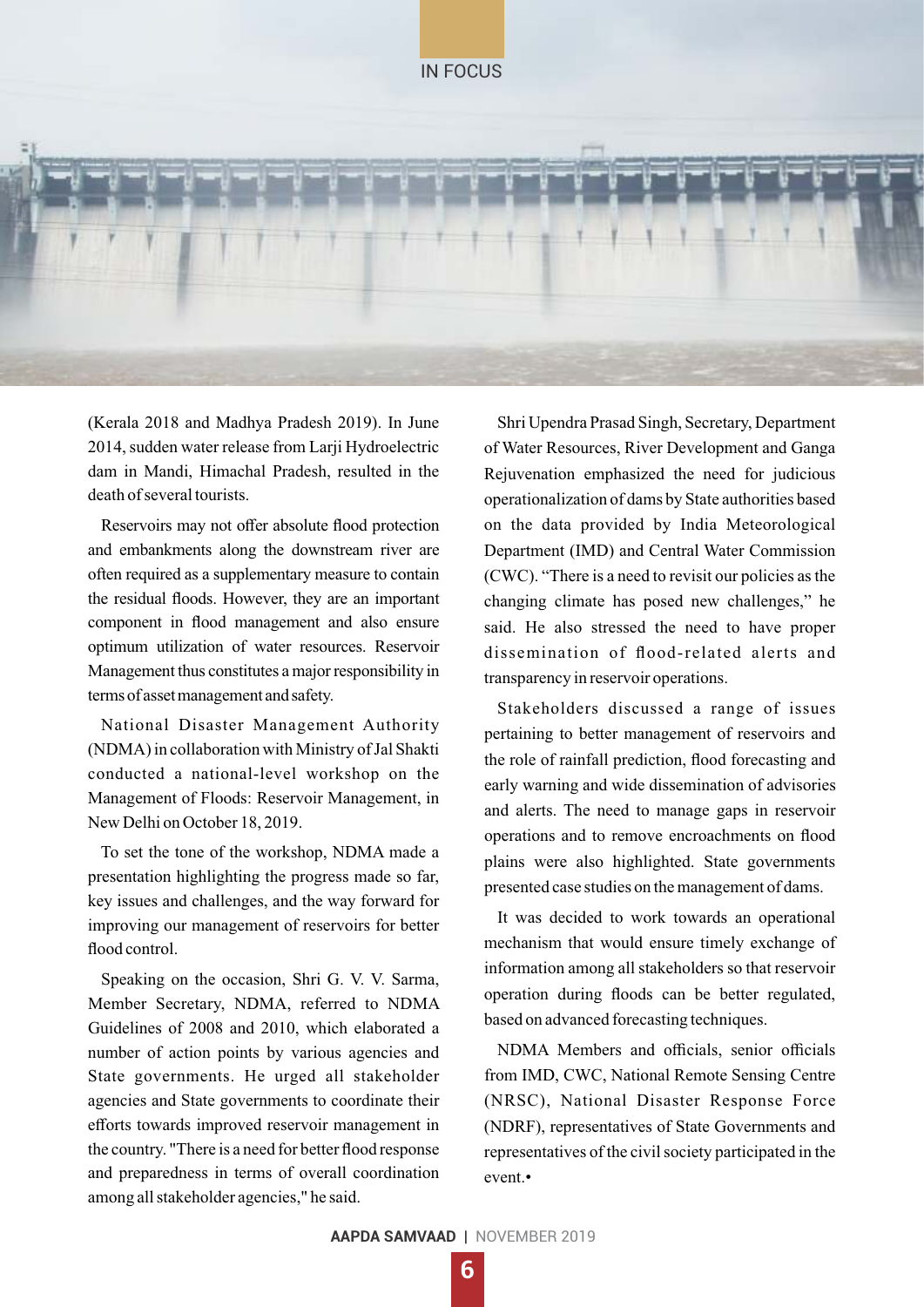

# Preparing Gujarat for Chemical emergencies

*NDMA conducts first-ever State-wide Chemical Industrial Disaster Mock Exercise* 

he chemical industry forms a major part of the flourishing industrial sector in India. Gujarat has one of the largest Industrial sector which makes the State vulnerable to chemical Industrial disasters. These may occur due to human error, accidental exposure, terrorist attacks and sabotage. Such disasters may also get triggered as a secondary disaster after an earthquake, cyclone or a Tsunami, etc.

Handling such emergencies need specialised skills and efforts, and coordination among all stakeholders. Any major Chemical accident can lead to a situation faced during the Bhopal Gas Tragedy.

**AAPDA SAMVAAD** | NOVEMBER 2019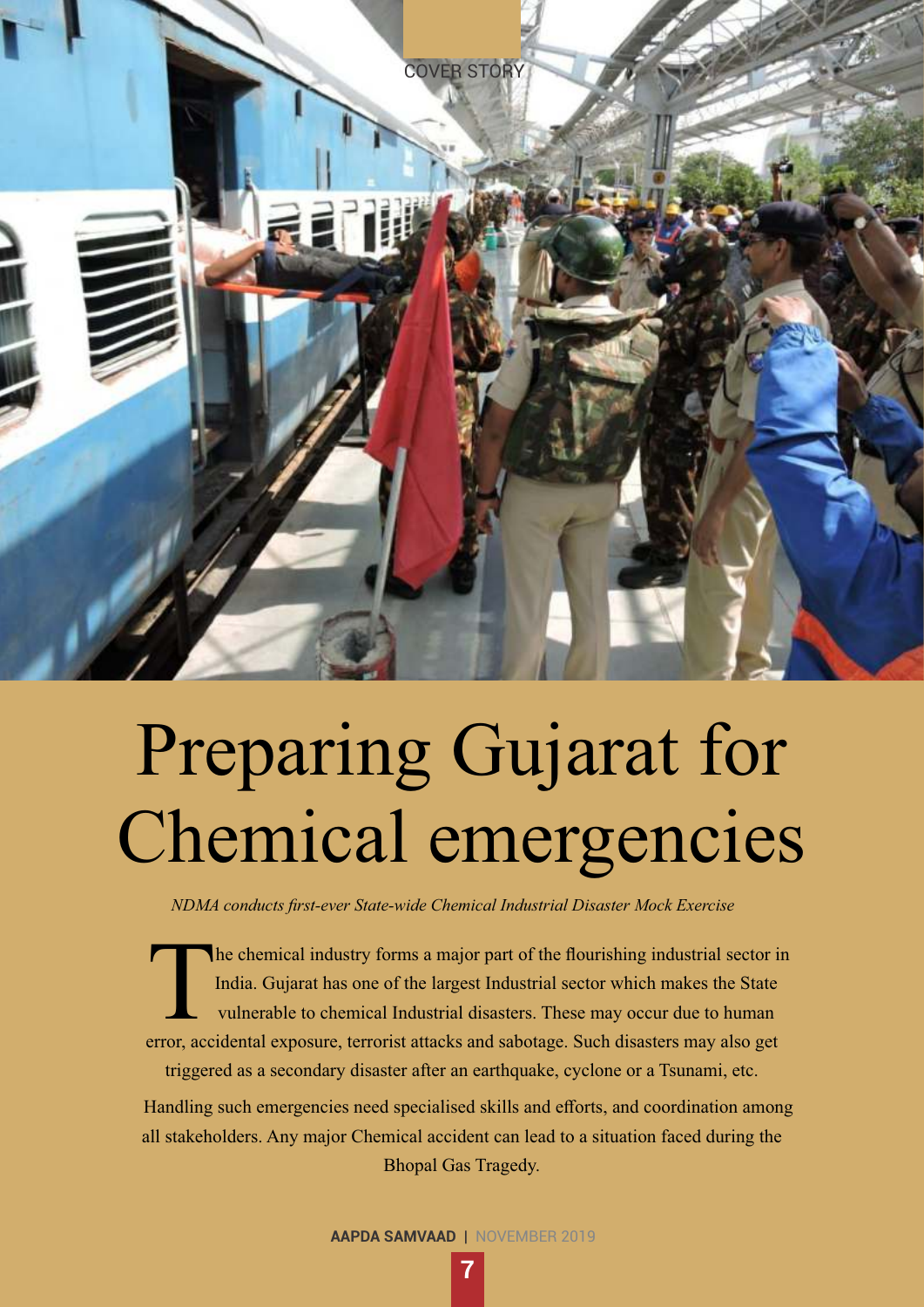#### COVER STORY



Chemical disasters, though few and far between, can cause immense immediate as well as long-term losses to both lives and property. It is, therefore, important to ensure the preparedness and resilience of regions with vulnerable establishments. One way to achieve that is through conducting Mock Exercises on the principles of the Incident Response System, which clearly attributes roles and r e sponsibilities, to each stakeholder thus resulting in a swift, effective and streamlined response.

*To highlight roles & responsibilities of all stakeholders To generate awareness by involving NGOs, community, etc. Objectives To review DM Plans of the State/Districts To evaluate Standard Operating Procedures*

*Identify gaps in resources, manpower, communication, etc.*

Major Accident Hazard (MAH) industrial units. The vulnerability of these districts increases manifold as huge quantities of hazardous chemicals are stored and transported at industrial plants, and even a mild earthquake can cause major damage and destruction. Add to that the coastal location of these districts and the risk of cyclones and tsunamis can also not be ruled out.

Prior to this exercise, NDMA has conducted 87 Chemical Industrial exercises across the country. "NDMA has been constantly striving to upgrade the

In October this year, National Disaster Management Authority (NDMA) in collaboration with the Gujarat State Disaster Management Authority (GSDMA) conducted the first-ever Statewide Chemical Industrial Disaster Mock Exercise covering six districts - Vadodara, Valsad, Jamnagar, Ahmedabad, Surat and Bharuch - and more than 216 capacities at the State, multi-State and national levels. Over the years, we upscaled these exercises that we had started at the industry level, graduated to industrial areas and then to the district level. We have now conducted our first-ever State-level wide Chemical Industrial Disaster Mock Exercise," said Lt. Gen. N. C. Marwah, Member, NDMA.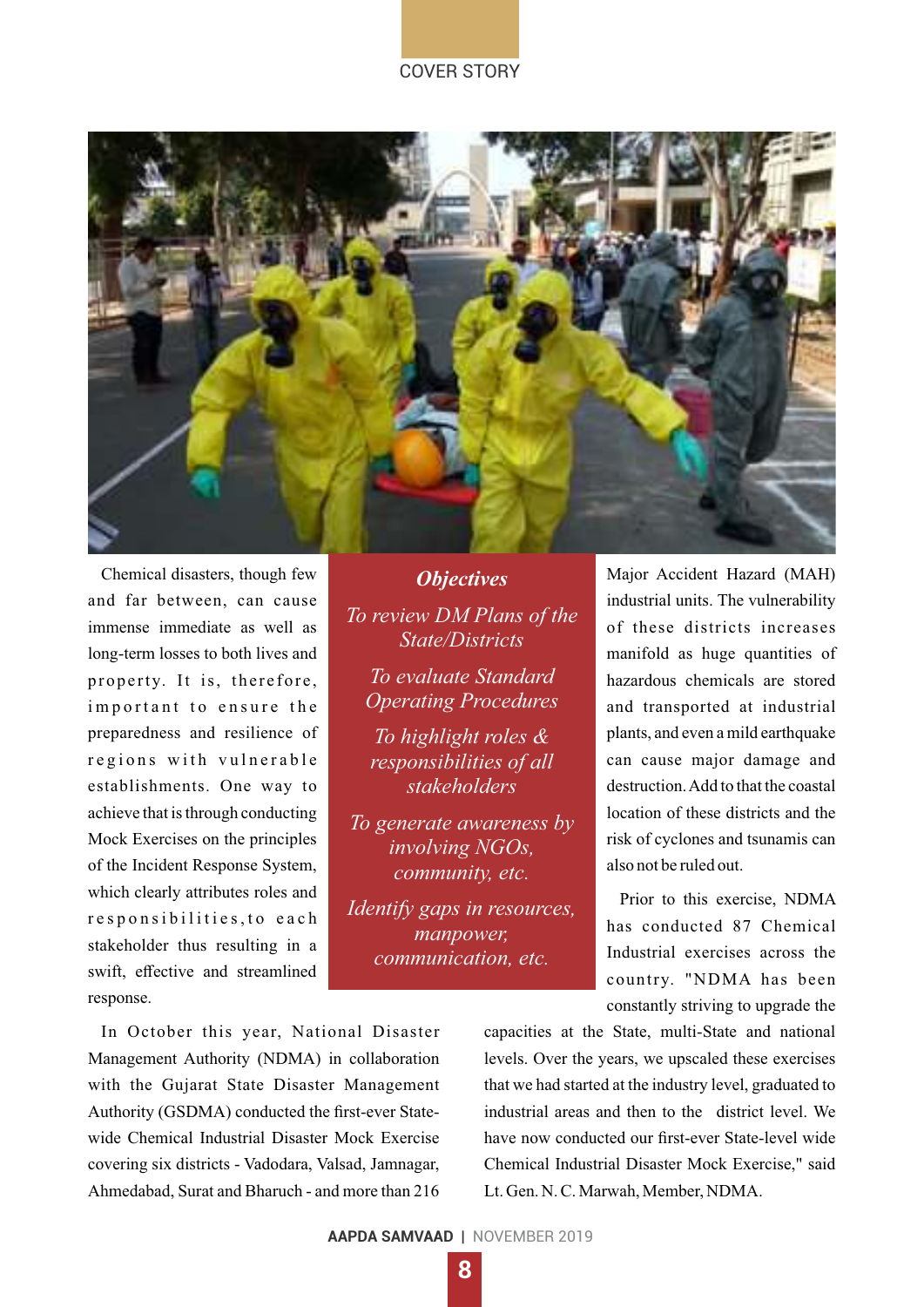#### COVER STORY



In the run-up to the exercise, an Orientation and a Co-ordination conference was conducted on September 25, which was followed by a table-top exercise on October 10. These exercises helped prepare the State and the participating districts for the actual exercise.

On October 11, the exercise began at 9 AM with the simulation of an earthquake with a magnitude of 7.7 on Richter scale near Bhuj in Kutch district, causing damage to various industries and its secondary effects on the neighboring areas. Immediately, sirens blew out at the State Emergency Operation Centre (SEOC) at Gandhinagar, IRS got activated and all stakeholders were informed about the situation through the SEOC.

As the communication network and power lines were affected, satellite phones were used to gather information on the resultant damage at various locations. Multiple scenarios - gas pipeline leakage, involving Ammonia and Chlorine gases, rupture in Naphtha Storage and crude oil and other situations which led to offsite scenarios - were simulated during the mock exercise to test the efficacy of the Emergency Response Plans of the districts as well as the industries.

The exercise tried to create a scenario close to reality so as to assess and improve the preparedness and response mechanism of all stakeholder agencies in the event of a disaster situation. Vulnerable people were evacuated and the injured were taken to hospitals. The drills were carried out with support from all stakeholder agencies such as National Disaster Response Force, State Disaster Response



Force, Police, Army, Air Force, Navy, Coast Guard, health department, local administration, Aapda Mitras (disaster volunteers) and resources from the industrial establishments. The Emergency Operation centres at the State and the District level were activated and the Crisis Groups planned the response and Mobilised the resources in all the Districts.

In the post-exercise analysis, done through videoconferencing, all the participating districts and Industries discussed the challenges faced during the exercise. Ways to fix the gaps were also discussed. "Such exercises help improve coordination among participating agencies, which plays a crucial role during an actual disaster situation. It also helps revise, upgrade and streamline SOPs for emergency situations," said NDMA's Maj. Gen. V.K. Datta (Retd.), who led the exercise.

This exercise is significant as any disaster in the country's chemical corridor can lead to severe economic losses affecting the regional as well as the national economy. •



**AAPDA SAMVAAD | N**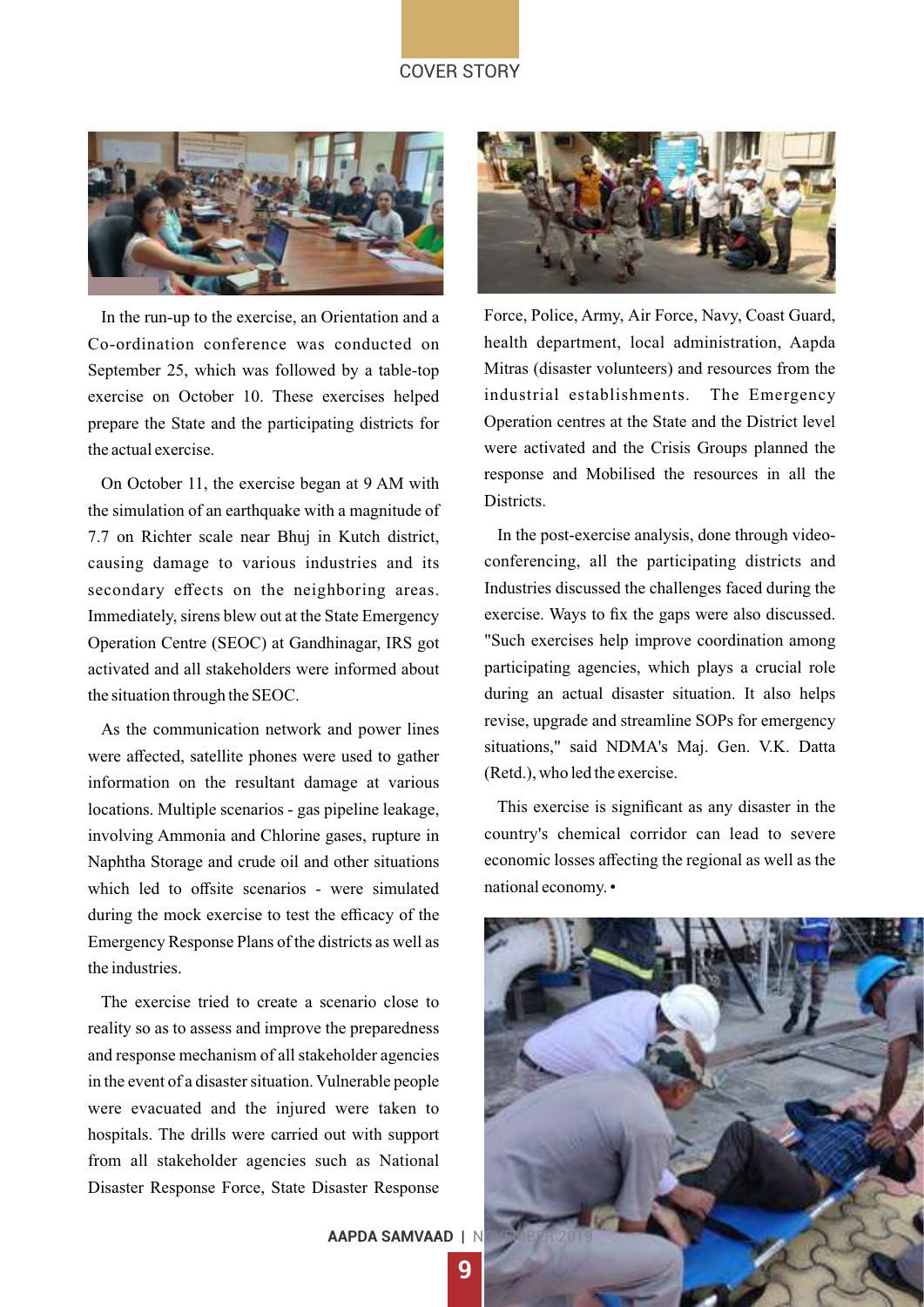#### NODAL OFFICERS MEET

### **Sensitisation Workshop for Nodal Officers**

T he Disaster Management Act 2005 mandates all the Central Ministries / Departments to prepare their Disaster Management Plans in line with the template prescribed in the National Disaster Management Plan. Each of these Ministries / Departments have appointed Nodal Officers to coordinate with NDMA, get their Disaster Management Plans approved and oversee all the activities of their respective Ministries/Departments related to Disaster Risk Reduction (DRR).

As these Disaster Management Plans include measures for mitigation, preparedness capacity building and response for effective management of disasters, their preparation and implementation is



important for promoting the resilience of infrastructure systems, an area that India has taken a lead in with the Prime Minister recently launching the Coalition for Disaster Resilient Infrastructure (CDRI) during the Climate Action Summit at New York. Further, integrating disaster resilience into all facets of development is also a critical attribute towards the vision of 'ease of living' for all, and a 5 trillion economy by 2024.

To sensitise the nodal officers on the framework for DRR; coherence among the Sendai Framework, Sustainable Development Goals and the Paris agreement; and the global perspective on DRR, a two-day workshop was organised by the Ministry of



Home Affairs (MHA) and NDMA on the directions of Hon'ble Prime Minister Shri Narendra Modi. The workshop was held on October 10-11, 2019, at Vigyan Bhawan in New Delhi.

Speaking on the occasion, Shri G. V. V. Sarma, Member Secretary, NDMA, said that nodal officers are the key sources in implementing policies during disaster and post-disaster events. He urged the nodal officers to prepare, periodically update and take measures to ensure the effective implementation of their DM Plans.

Presentations at the workshop were aimed at enabling the nodal officers to understand the process of developing and implementing their DM Plans. Issues of climate change adaptation, ecosystembased resilience, housing and structural safety, governance and financial instruments, participatory approach and integration of disaster management into plans and schemes of the government were discussed.

Around 120 persons participated in the workshop, including senior officials from MHA, NDMA, National Disaster Response Force (NDRF), National Institute of Disaster Management (NIDM), India Meteorological Department (IMD), disaster management experts and technical institutions. •